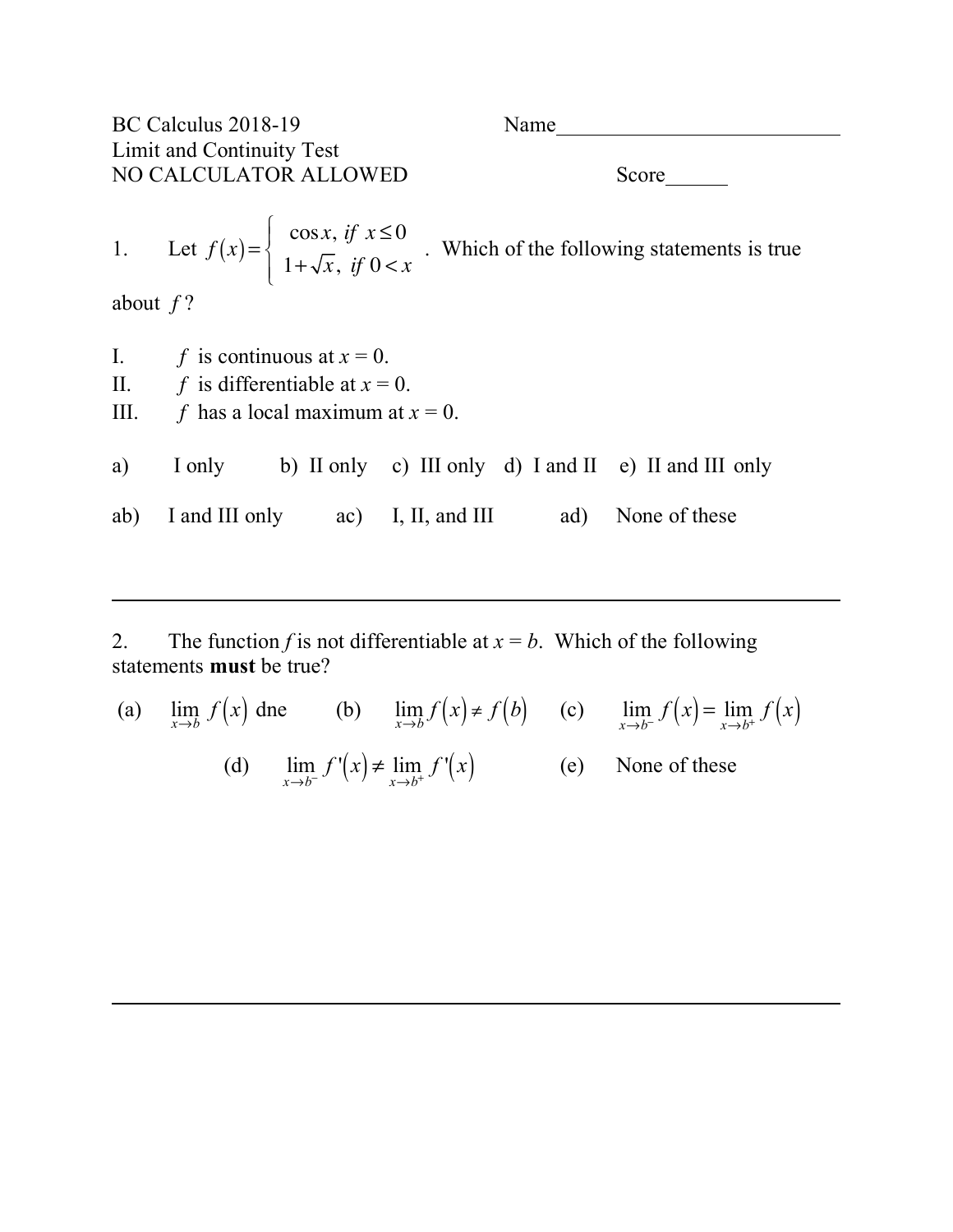3. The function f is defined on the interval  $x \in [-1, 5]$  and has the graph shown below.



Which of the following is (are) false?

I. II. III. a) I only b) II only c) III only d) I and II only e) I and III only  $\lim_{x \to 2} f(x) = 2$ lim*x*→3  $f(x)-f(3)$  $\frac{x}{x-3}$  = *dne*  $\lim_{x \to 0^{-}} f(x) = f(3)$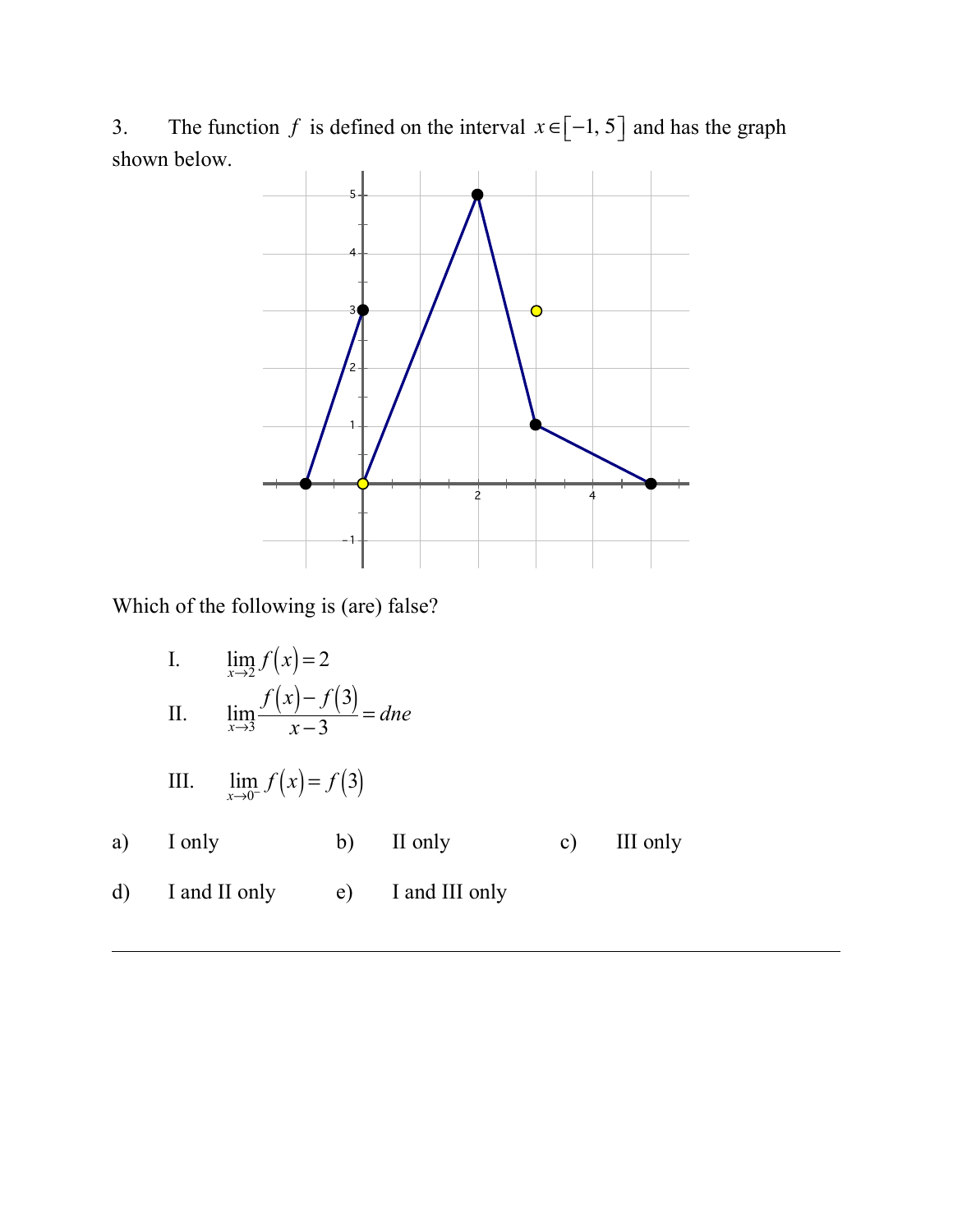4. 
$$
\lim_{h \to 0} \frac{\ln(\frac{2+h}{2})}{h}
$$
 =  
\n(a)  $e^2$  (b) 1 (c)  $\frac{1}{2}$  (d) 0 (e) DNE

5. 
$$
\lim_{x \to \infty} \frac{4x^5 + 3x^4 + 2x^3 + x^2 + 1}{3x^6 - 9x^4 + 4x^3 + 15} =
$$
  
(a) 0 (b)  $\frac{3}{4}$  (c)  $\frac{4}{3}$  (d) 3 (e) DNE

6. Which of the following improper integrals diverge?

I. 
$$
\int_0^\infty \frac{2x}{1+x^2} dx
$$
 II. 
$$
\int_0^9 \frac{1}{\sqrt{x}} dx
$$
 III. 
$$
\int_1^\infty \frac{1}{\sqrt{x}} dx
$$

- (a) I only (b) II only (c) I and II only
	- (d) II and III only (e) I and III only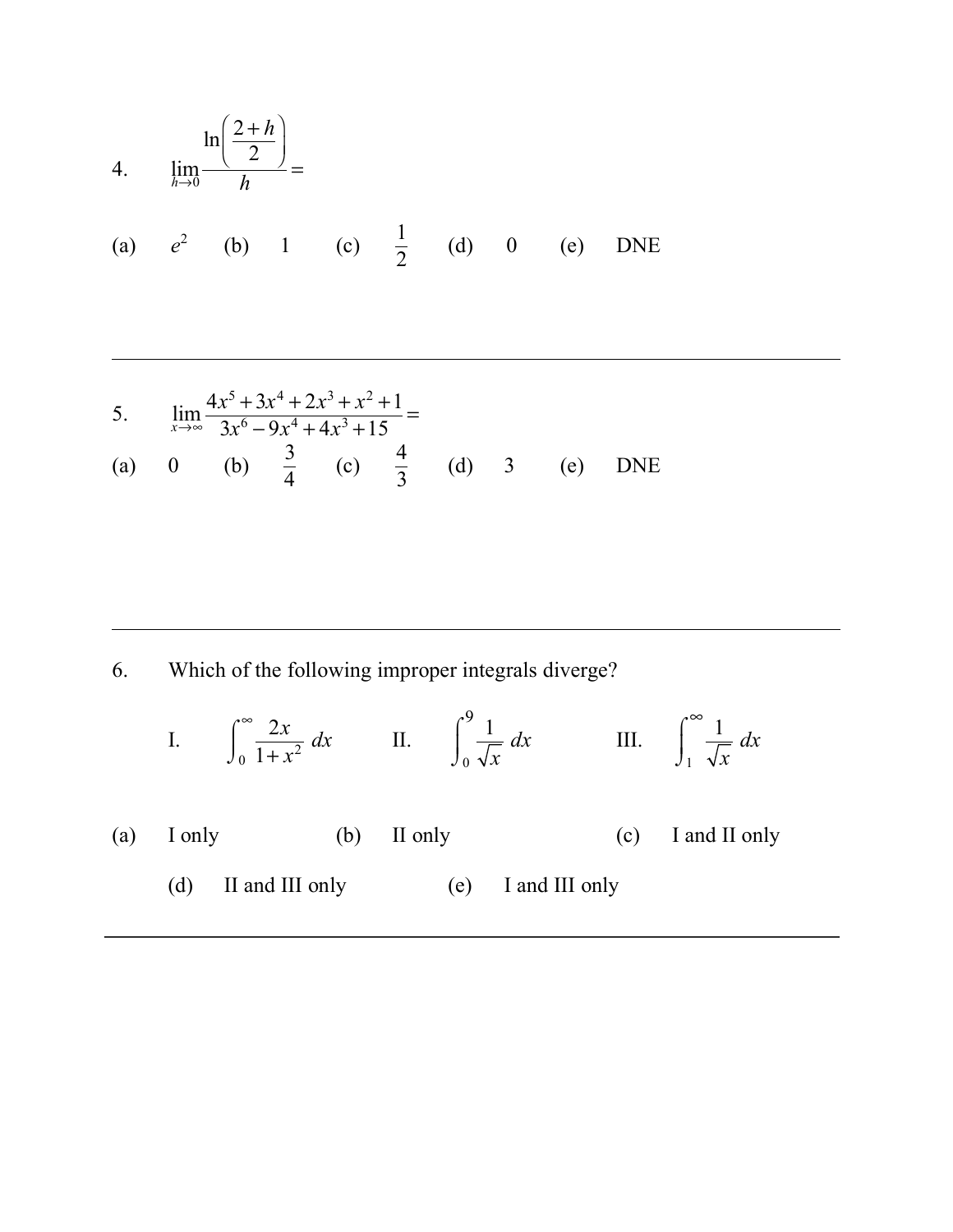7. For which of the following does  $\lim_{x\to 4} f(x)$  exist?

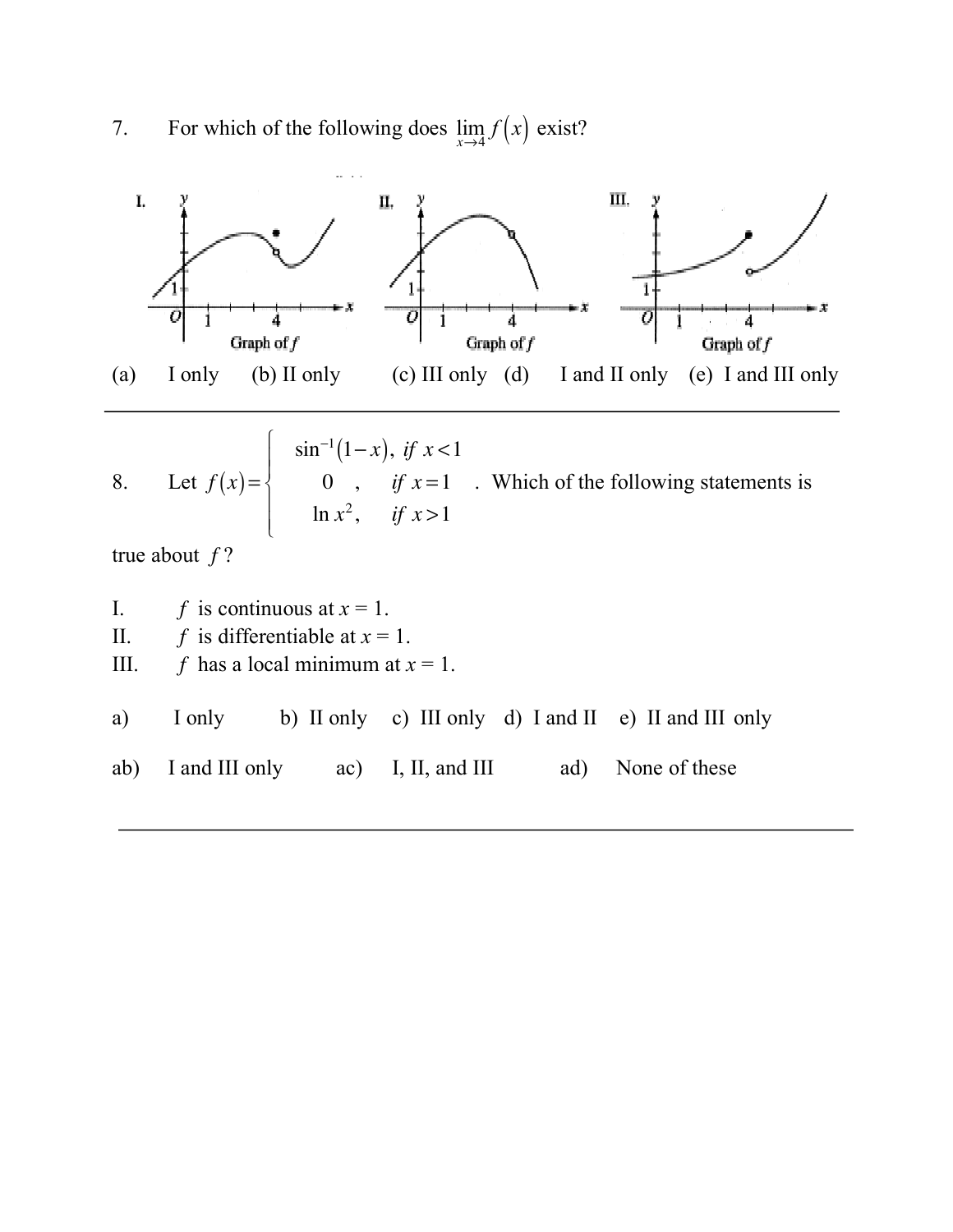9. Which of the following functions is NOT differentiable at  $x = 0$ ?

(a) 
$$
f(x)=x^2
$$
 (b)  $f(x)=e^x$  (c)  $f(x)=\ln(x+1)$ 

(d) 
$$
f(x) = \begin{cases} \frac{1}{x+1} & \text{for } x \neq -1 \\ 0 & \text{for } x = -1 \end{cases}
$$
 (e)  $f(x) = \cot x$ 

10. Let 
$$
F(x) = \int_{-2}^{x^2 - 3x} e^{t^2} dt
$$
. At what value of x does  $F(x)$  attain a minimum?

- (a) No values of x (b)  $\frac{1}{2}$  (c)  $\frac{5}{2}$  (d) 2 (e) 3 No values of x 1 2 3 2
- 11. The function *f* is defined for all Real numbers such that

$$
f(x) = \begin{cases} x^2 + kx & \text{for } x < 3\\ 5\sin\frac{\pi}{2}x & \text{for } x \ge 3 \end{cases}.
$$

For which value of *k* will the function be continuous throughout its domain?

(a)  $-2$  (b)  $-1$  (c)  $\frac{2}{3}$  (d) 1 (e) None of these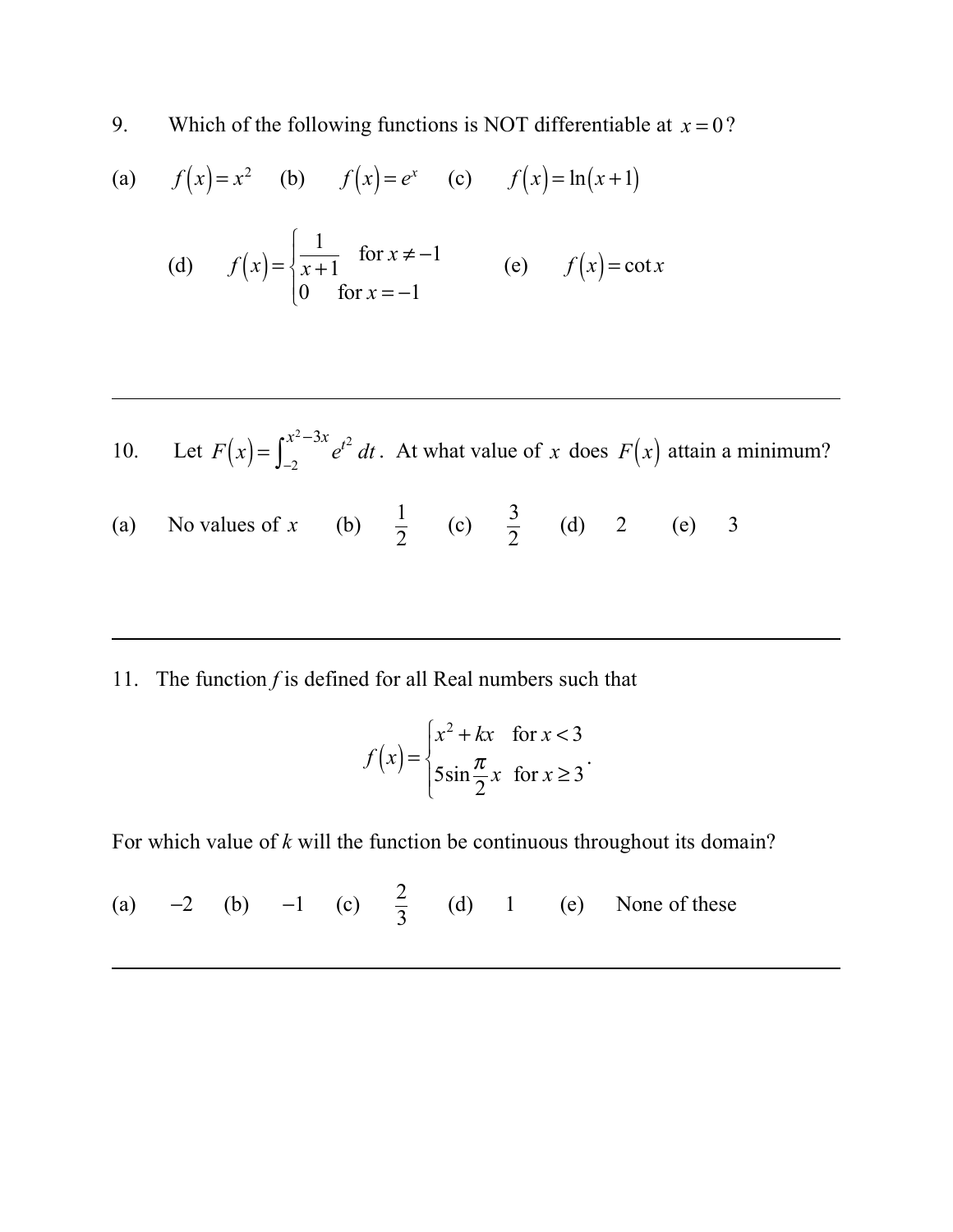12. Given 
$$
f(x) = \frac{1}{\sqrt{x}}
$$
,  $f(x) = \frac{1}{\sqrt{x}}$  is

a) convergent.

- b) divergent because  $\lim_{x\to 0^+} f(x)$  does not exist.
- c) divergent because  $\lim_{x \to \infty} f(x)$  does not exist.
- d) divergent because neither  $\lim_{x\to 0^+} f(x)$  nor  $\lim_{x\to \infty} f(x)$  exist.
- e) none of the above.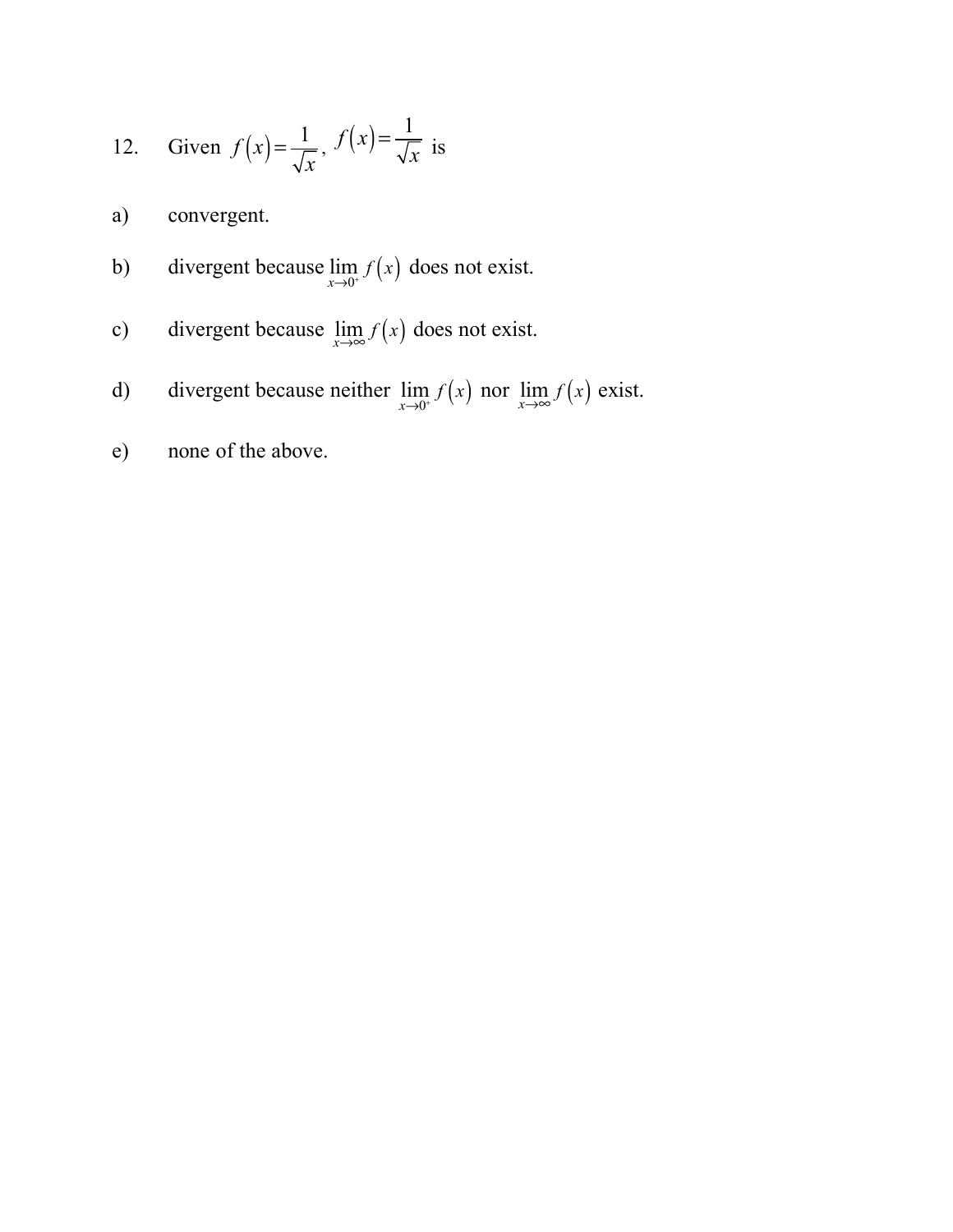| AP Calculus BC 2018-19 | Name |       |
|------------------------|------|-------|
| Limit/Continuity Test  |      |       |
| NO CALCULATOR ALLOWED  |      | Score |

1. 
$$
f(x) = \begin{cases} \sin(1-x), & \text{if } x < 1 \\ 0, & \text{if } x = 1 \\ \ln \frac{1}{x}, & \text{if } 1 < x \end{cases}
$$

a) Is  $f(x)$  continuous? Why/Why not?

b) Is  $f(x)$  differentiable? Why/Why not?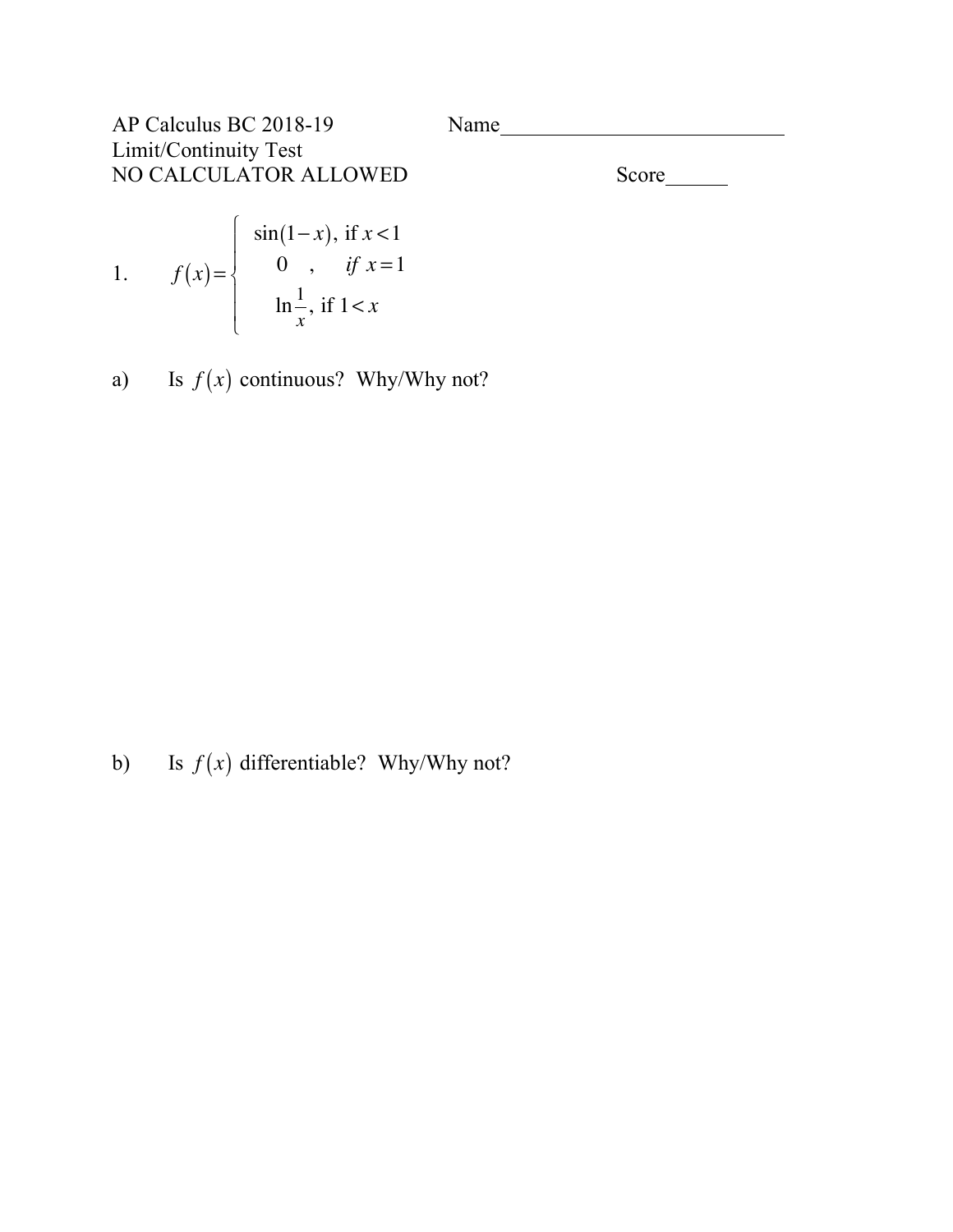2. Evaluate 
$$
\int_{-\infty}^{0} xe^{-x^2} dx
$$



- (d)  $\lim_{x \to -4} f(x) =$  (e)  $\lim_{x \to 5^+} f(x) =$  (f)  $\lim_{x \to 5^-} f(x) =$
- (g)  $f(-4) =$  (h)  $\lim_{x \to 0} f(x) =$  (i)  $f(0) =$  (j)  $f(3) =$